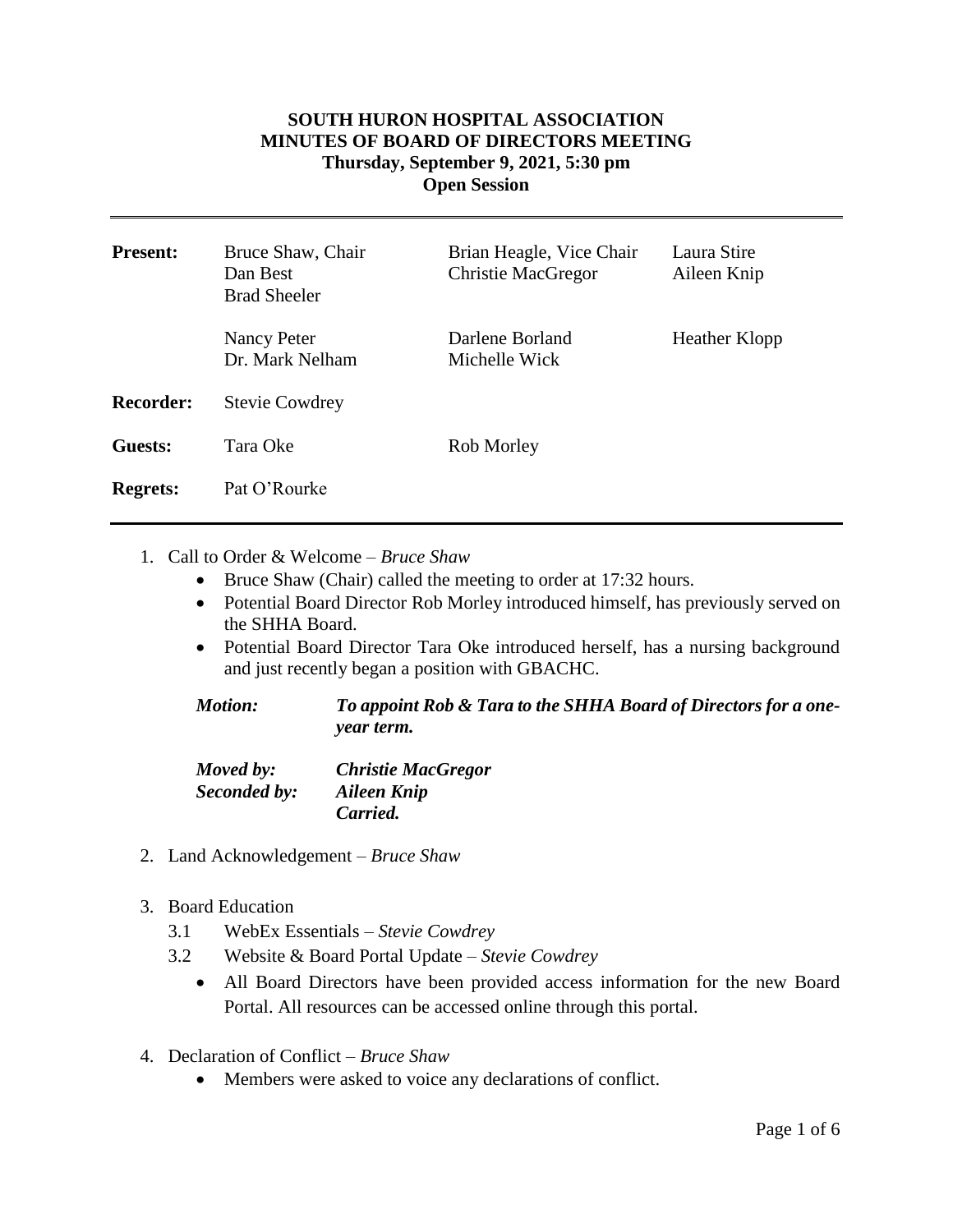- There being no further declaration, the meeting continued. Should an unanticipated conflict arise during the course of this meeting, members were asked to notify the Chair, immediately.
- 5. Agenda Items

Agenda – *Bruce Shaw* 5.1 September 9, 2021 Agenda

## *Motion: To approve the agenda as presented for the September 9, 2021 Board meeting. Moved by: Aileen Knip Seconded by: Laura Stire Carried.*

Consent Items – *Bruce Shaw*

- 5.2 Board of Directors Meeting Minutes June 24, 2021
- 5.3 Executive, Governance & Planning Committee Minutes August 4, 2021
- 5.4 Board Chair Report
- 5.5 Auxiliary Report
- 5.6 2021-2022 Board Annual Work Plan

Dan Best requested to add 5.6 and 5.3 to new business for further discussion.

*Motion: To accept the remaining Consent Items into the minutes as presented for the September 9, 2021 Board meeting. Moved by: Dan Best Seconded by: Brian Heagle Carried.*

*Dr. Mark Nelham left the meeting at 17:58 hours.*

- 6. Operational Update
	- 6.1 President & CEO Report *Nancy Peter*
		- As provided, Nancy has identified some risks but feels work required is not insurmountable.
		- With non-compliance comes business risk and she is finding that when a decision is made to mitigate a risk, sometimes an additional risk results.
		- Momentum is starting and she is finding that more ideas are coming forward to better the practices here at SHHA.
		- Nancy is working toward increasing pay for executives.

*Motion: To accept the President & CEO Report as presented. Motioned by: Rob Morley Seconded by: Aileen Knip*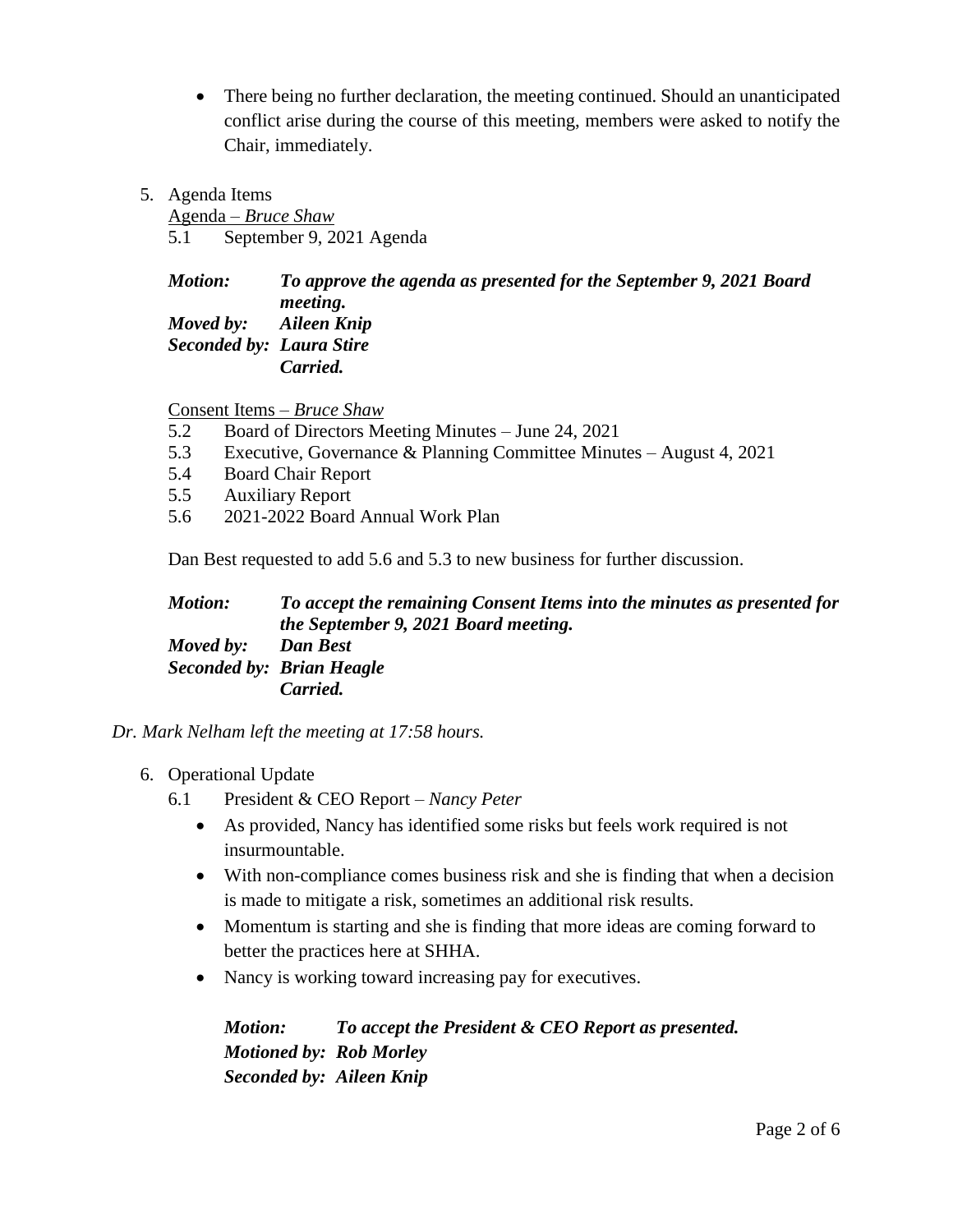## *Carried.*

- 6.2 Financial CFO (July) *Darlene Borland*
	- July 31 financial statements were provided; they show a deficit of just under 1.5% (\$58K).
	- SHHA is currently being impacted by incremental use of PPE, and increased IPAC and staffing needs. Statements are prepared without any reimbursement assumptions.
	- Other areas of concern include supply  $\&$  equipment costs increases that are exceeding the 2% increase in base funding, current union negotiations in progress and ongoing cost of cyber security.
- 6.3 Clinical CNE *Michelle Wick*
	- Highlighted areas of work include:
		- o The launch of a learning management system this will help automate completion and tracking of mandatory employee education.
		- o Launch of ER Medical Directives which increase timely access to care.
		- o Provision of our first medically assisted death.
		- o Creation of a service partnership with AMGH. SHHA is outsourcing our sterile processing work to AMGH.
		- o Establishment of an education agreement with HPHA which includes having a Clinical Educator come on site to help run mock emergency infant deliveries. These will begin this fall.
- 6.4 Clinical COS *Dr. Mark Nelham*
	- As shared in meeting package.
- 6.5 Patient Experience Story *Heather Klopp*
	- As shared in the meeting package, a patient wrote a poem titled "Angels of COVID" and shared it with SHMC staff.
- 7. South Huron Hospital Foundation
	- 7.1 Update from the Foundation *Pat O'Rourke*
		- The 2021 SHHF golf tournament is scheduled for tomorrow, September 10 and is set to be the most successful tournament to date. Radiothon plans are ongoing for October and the annual Tim Horton's smile cookie campaign is in place for next week with a goal of selling 11,050 cookies.
- 8. Strategic Matters 8.1 HPAOHT Update – *Aileen Knip*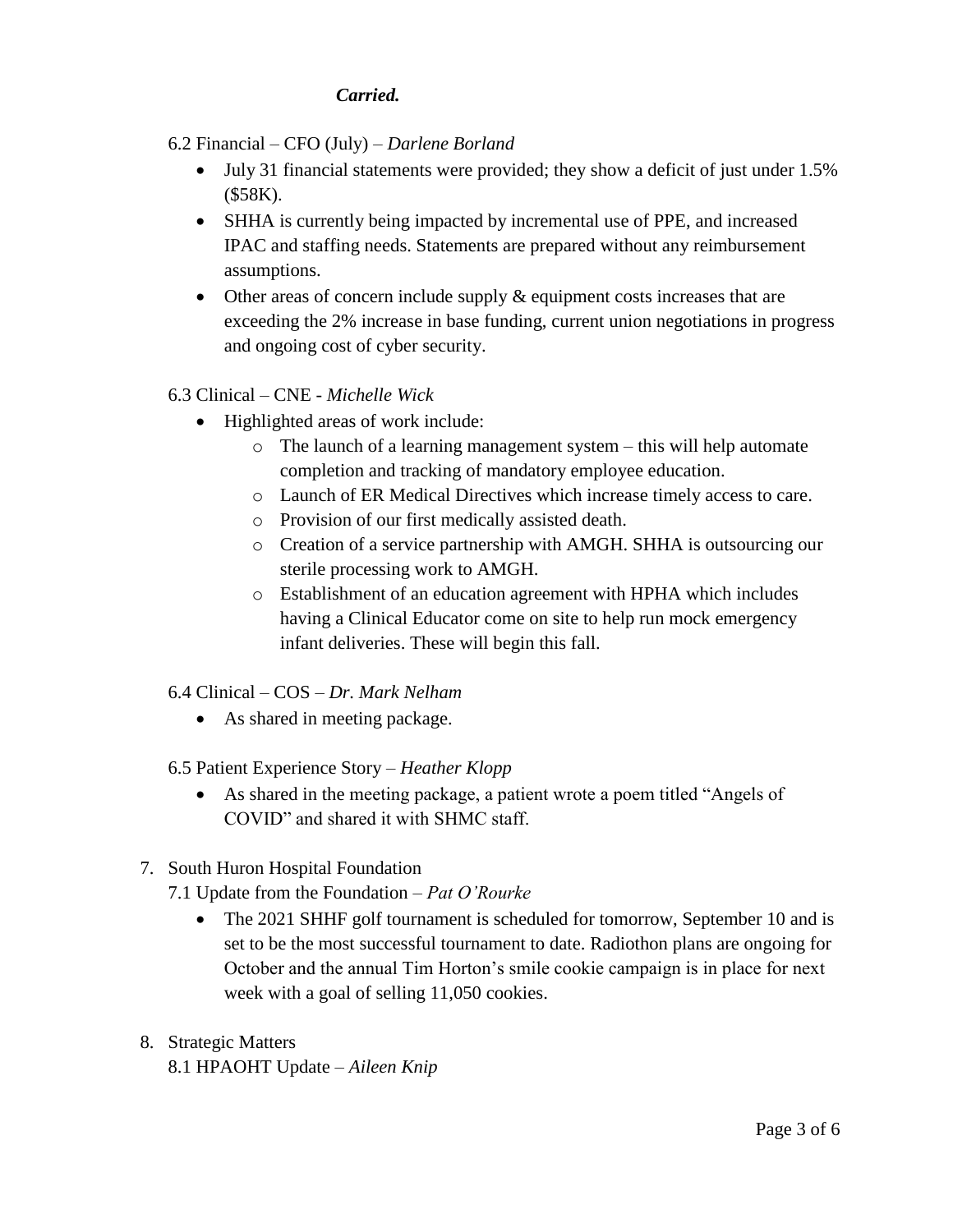- Aileen is the SHHA Board representation at the HPAOHT level.
- Areas of focus for the HPAOHT are infection prevention and control, congestive heart failure, and mental health and addictions.
- ACTION: The HPAOHT Google Drive link will be shared, which has several resources and files for anyone to review.
- Minutes from the Board to Board group will be shared through Aileen when received.
- 9. New Business
	- 9.1 Board Governance Policies *Bruce Shaw*
		- The following policies were reviewed and edits were included in the meeting package: 02-004, 02-005, 02-007, 02-015, 02-017, 02-024, 02-025, 02-027, 02- 030, 02-036, 02-037, 02-038.

*Motion: To accept the revised Board Governance policies as presented. Moved: Aileen Knip Seconded: Laura Stire Carried.*

- 9.2 Corporate By-Laws Review *Bruce Shaw*
	- Over the last few months, several partially amended versions of the corporate bylaws were reviewed and a final revision has been provided in the meeting package.

| <b>Motion:</b> | To approve the revised corporate by-laws as presented. |
|----------------|--------------------------------------------------------|
| Moved:         | <b>Brian Heagle</b>                                    |
| Seconded:      | <b>Rob Morley</b>                                      |
|                | Carried.                                               |

- Of note, the corporate by-laws can now be adopted into practice and will be sanctioned at the AGM in June.
- 9.3 2021-2022 Board Annual Work Plan
	- Anything in yellow has been added to ensure that current compliance issues don't repeat themselves.
	- Consensus that the work plan will be a standing agenda item given appropriate time at each meeting to discuss status on a monthly business.
	- ACTION: Nancy & Bruce will provide an update on September & October items at the October Board meeting.
- 9.4 Leadership & Governance
	- Goal is to be able to track and easily locate resources, create a place where you put the key governance documents and resources.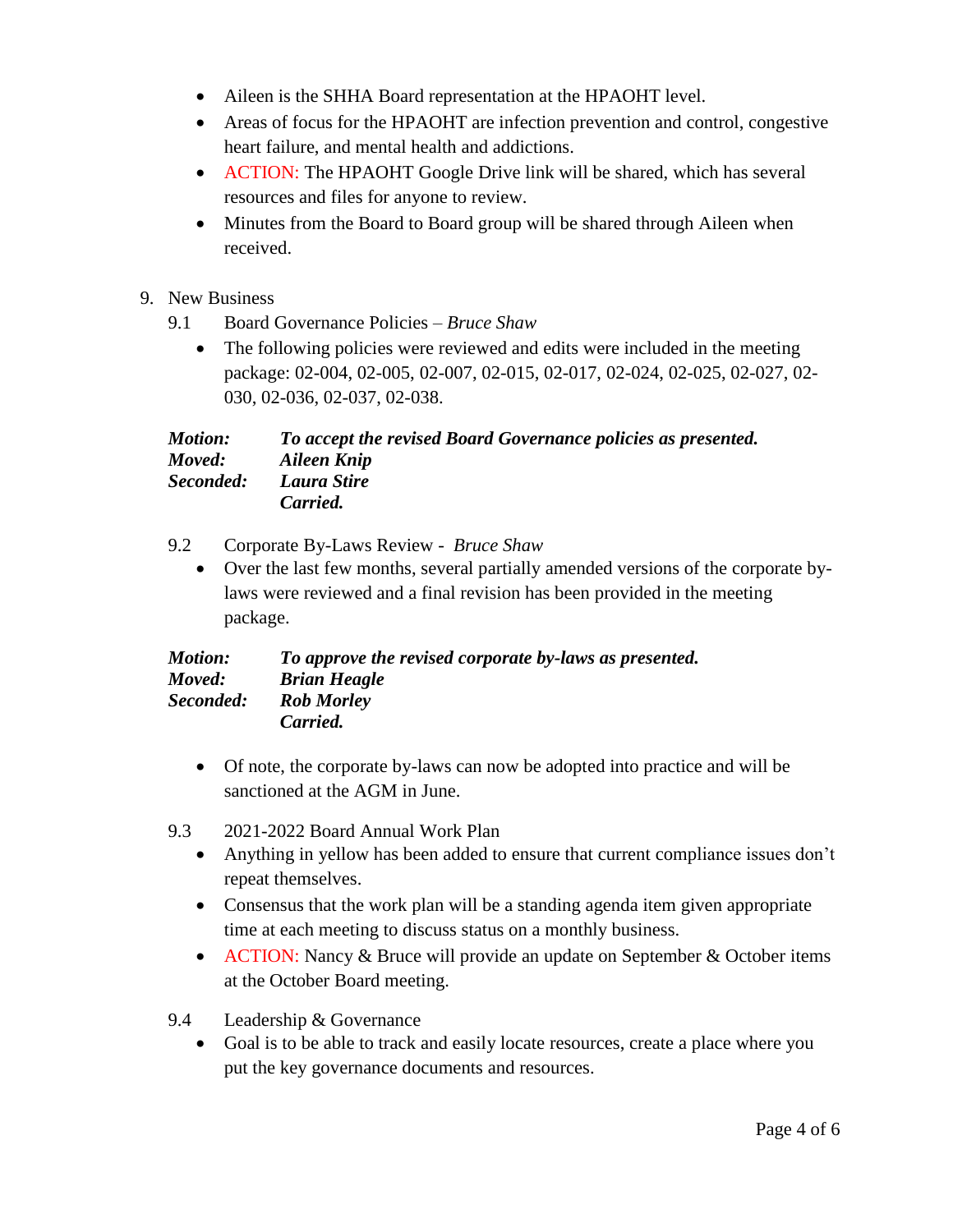- Dan is willing to assist in governance initiatives, including a Board manual.
- 10. Other Business
	- 10.1 Confidentiality Policy & Annual Agreement *Bruce Shaw*
		- Annual sign-off of confidentiality agreement is a requirement for Board Directors.
		- ACTION: Directors are asked to sign the agreement included in the meeting package and provide to Stevie for tracking.

*Darlene Borland & Heather Klopp left the meeting at 19:59 hours.*

11. In-Camera Session – *Bruce Shaw*

| <b>Motion:</b> | That this Board meeting proceed to the in-camera session at 20:00 |
|----------------|-------------------------------------------------------------------|
|                | hours.                                                            |
| Moved:         | <b>Brad Sheeler</b>                                               |
| Seconded:      | Tara Oke                                                          |
|                | Carried.                                                          |

*Returned to open session at 21:51 hours.*

| In-Camera 5.3.1     | Executive, Governance & Planning Committee Recommendation –<br><b>Bruce Shaw</b>                                                                       |
|---------------------|--------------------------------------------------------------------------------------------------------------------------------------------------------|
| <b>Motion:</b>      | That the interim President & CEO pursue shared services with<br>AMGH or any other hospital to further enhance the quality of<br>care provided at SHHA. |
| <b>Motioned by:</b> | <b>Dan Best</b>                                                                                                                                        |
| Seconded by:        | <b>Brad Sheeler</b>                                                                                                                                    |
|                     | <b>Carried</b>                                                                                                                                         |
| In-Camera 5.3.2     | President & CEO Recruitment Task Force Report – Christie<br><b>MacGregor</b>                                                                           |
| <b>Motion:</b>      | That the President & CEO Recruitment Task Force meet again to<br>discuss options and report back to the Board at the October<br>meeting.               |
| <b>Motioned by:</b> | Dan Best                                                                                                                                               |
| Seconded by:        | <b>Aileen Knip</b>                                                                                                                                     |
|                     | Carried.                                                                                                                                               |